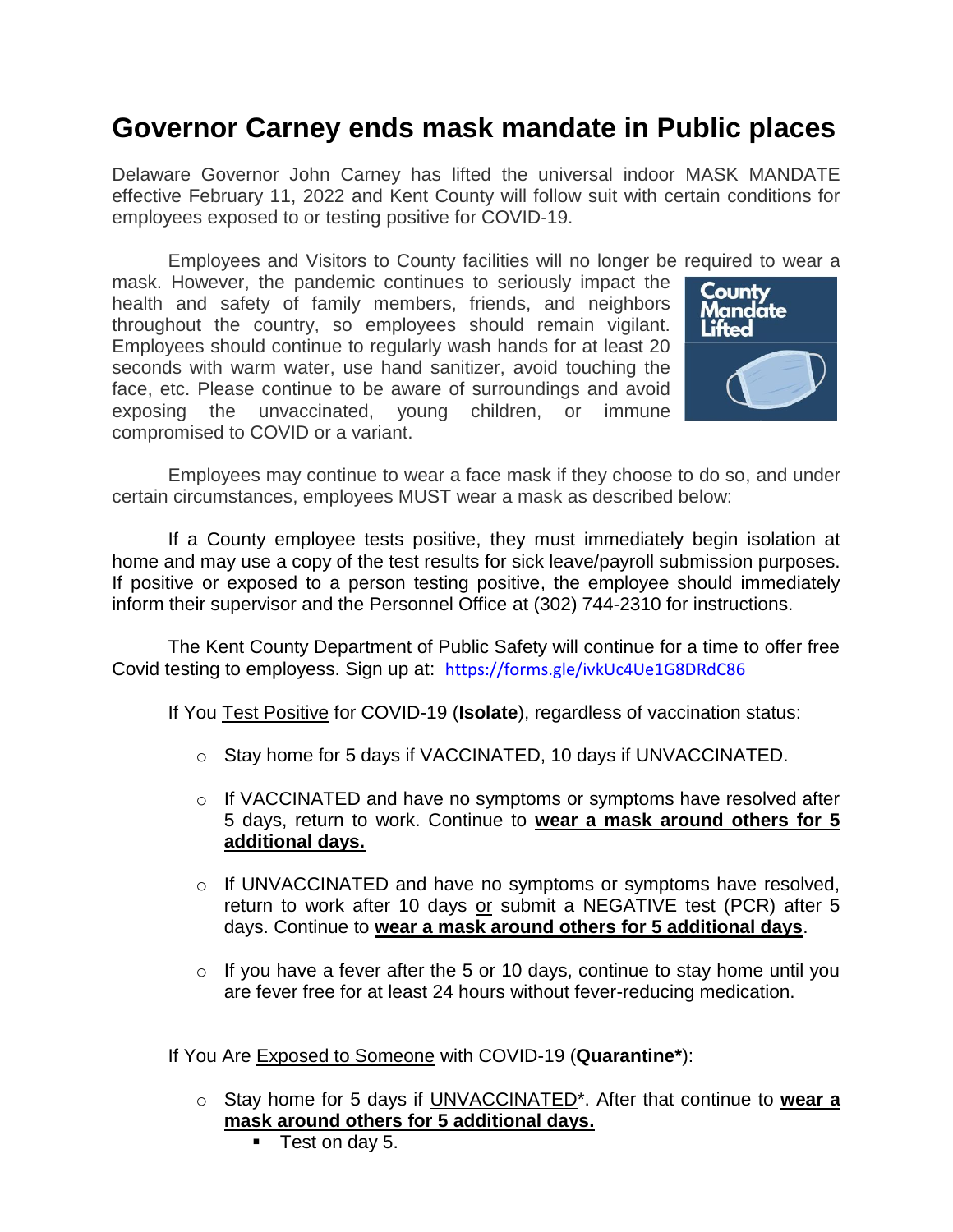- If you develop symptoms, get a test and stay home for 10 days
- $\circ$  Stay home for 5 days if VACCINATED but NOT BOOSTED\* when eligible (\**5 to 6 months after 2nd shot of Pfizer/Moderna*). After that continue to **wear a mask around others for 5 additional days.**
	- **Test on day 5 if possible.**
	- **If you develop symptoms get a test and stay home for 10 days**
- o Fully VACCINATED & BOOSTED or not yet eligible for booster, then report to work and **wear a mask around others for 10 days.**
	- **Test on day 5, if possible.**
	- If you develop symptoms get a test and stay home.

COVID-19 testing and vaccination sites are widely available in Delaware and are easily assessable. Employees with questions regarding COVID-19 testing should consult the Division of Public Health website: [https://coronavirus.delaware.gov](https://coronavirus.delaware.gov/)

Approved face masks includes tight fitting woven cloth or paper designed for such purpose with ear loops and covering the entire nose and mouth (Neck gaiters/face shields are not approved).

Employees absent from work for a COVID-19 related reason such as symptoms; positive test; exposure or close contact to someone testing positive, with symptoms, or in close contact with another such person; screening question failure; Division of Public Health or other directive; quarantine/isolation order; school or childcare issues related to COVID-19; etc. must use accrued sick leave. Available personal leave, compensatory time, or vacation may also be used/will be used if sufficient sick leave is not available. Submit a copy of any test results to the Personnel Office.

Employees directed to remain home should not return to the workplace for any reason until authorized/directed to do so. Employees are responsible for maintaining regular contact with their Department Head or appropriate supervisor during COVID related isolation or quarantine and after the initial call, update the Personnel Director if health conditions change. Each exposure is assessed individually based upon the specific information provided by the employee and CDC/DPH guidance.

According to the CDC, people infected with the COVID or variants often report a headache or feeling fatigue/out of sorts. While others experience the well-known flu-like symptoms of cough, sore throat, fever, breathing issues, body aches, nausea, loss of taste or smell, congestion, etc. Some infected with a variant or COVID report no symptoms at all.

Kent County continues to encourage employees to get vaccinated and boosted. Please continue to submit a copy of your vaccination card to the Personnel office whenever vaccinated or boosted.

As of February 11, 2022, the County Administrator has adjusted the County's Pandemic Resurgence Procedures to a modified PHASE 1 to only require: • All